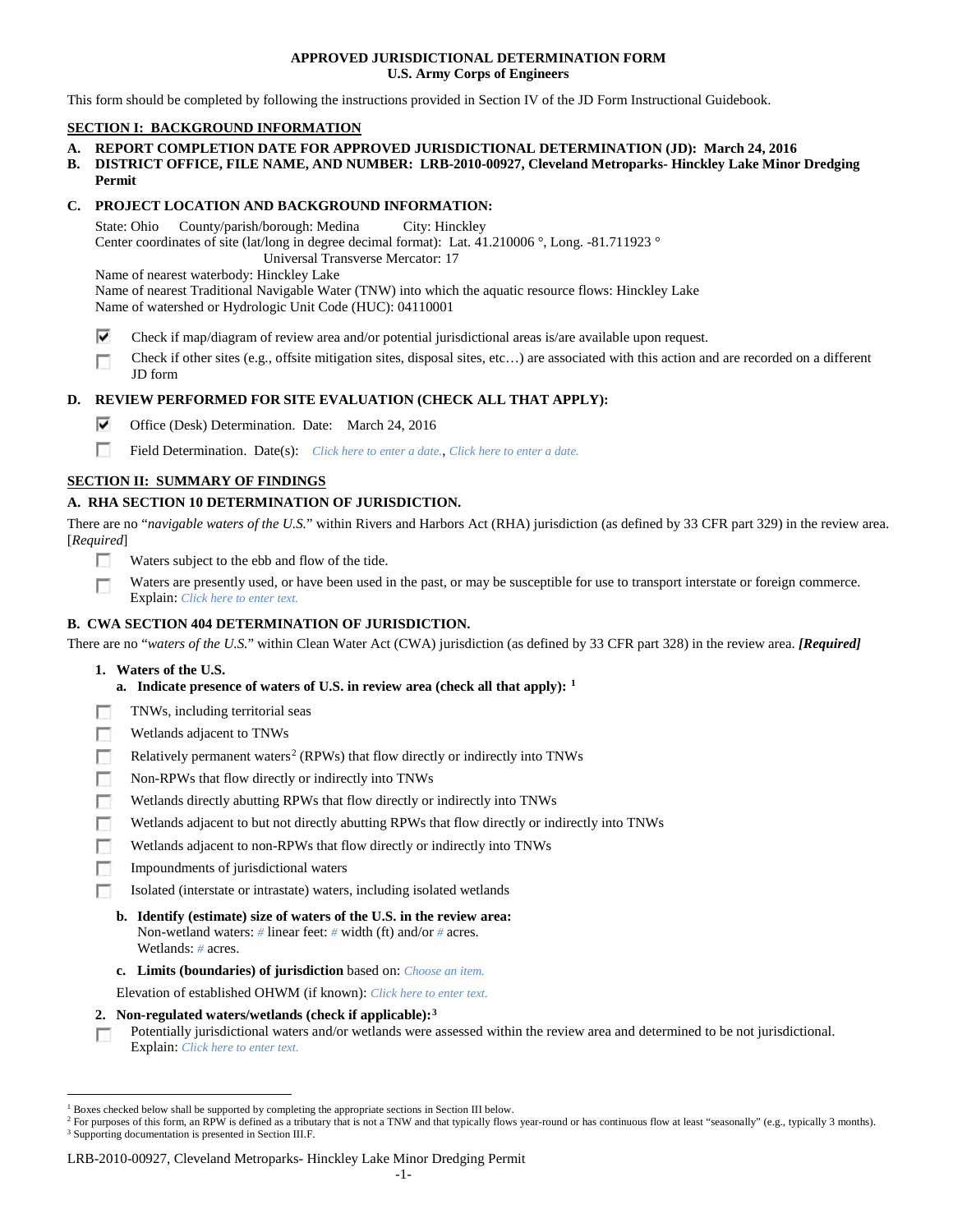### **SECTION III: CWA ANALYSIS**

### **A. TNWs AND WETLANDS ADJACENT TO TNWs**

**The agencies will assert jurisdiction over TNWs and wetlands adjacent to TNWs. If the aquatic resource is a TNW, complete Section III.A.1 and Section III.D.1. only; if the aquatic resource is a wetland adjacent to a TNW, complete Sections III.A.1 and 2 and Section III.D.1.; otherwise, see Section III.B below**.

- **1. TNW**  Identify TNW: *Click here to enter text.* Summarize rationale supporting determination: *Click here to enter text.*
- **2. Wetland adjacent to TNW**
	- Summarize rationale supporting conclusion that wetland is "adjacent": *Click here to enter text.*

### **B. CHARACTERISTICS OF TRIBUTARY (THAT IS NOT A TNW) AND ITS ADJACENT WETLANDS (IF ANY):**

**This section summarizes information regarding characteristics of the tributary and its adjacent wetlands, if any, and it helps determine whether or not the standards for jurisdiction established under Rapanos have been met.** 

**The agencies will assert jurisdiction over non-navigable tributaries of TNWs where the tributaries are "relatively permanent waters" (RPWs), i.e. tributaries that typically flow year-round or have continuous flow at least seasonally (e.g., typically 3 months). A wetland that directly abuts an RPW is also jurisdictional. If the aquatic resource is not a TNW, but has year-round (perennial) flow, skip to Section III.D.2. If the aquatic resource is a wetland directly abutting a tributary with perennial flow, skip to Section III.D.4.**

**A wetland that is adjacent to but that does not directly abut an RPW requires a significant nexus evaluation. Corps districts and EPA regions will include in the record any available information that documents the existence of a significant nexus between a relatively permanent tributary that is not perennial (and its adjacent wetlands if any) and a traditional navigable water, even though a significant nexus finding is not required as a matter of law.**

**If the waterbody[4](#page-1-0) is not an RPW, or a wetland directly abutting an RPW, a JD will require additional data to determine if the waterbody has a significant nexus with a TNW. If the tributary has adjacent wetlands, the significant nexus evaluation must consider the tributary in combination with all of its adjacent wetlands. This significant nexus evaluation that combines, for analytical purposes, the tributary and all of its adjacent wetlands is used whether the review area identified in the JD request is the tributary, or its adjacent wetlands, or both. If the JD covers a tributary with adjacent wetlands, complete Section III.B.1 for the tributary, Section III.B.2 for any onsite wetlands, and Section III.B.3 for all wetlands adjacent to that tributary, both onsite and offsite. The determination whether a significant nexus exists is determined in Section III.C below.**

**1. Characteristics of non-TNWs that flow directly or indirectly into TNW**

**(i) General Area Conditions:**

Watershed size: *# Choose an item.* Drainage area: *# Choose an item.*

Average annual rainfall: *#* inches Average annual snowfall: *#* inches

#### **(ii) Physical Characteristics:**

- (a) Relationship with TNW:
	- Tributary flows directly into TNW.

Tributary flows through *Choose an item.* tributaries before entering TNW.

| Project waters are <i>Choose an item</i> , river miles from TNW.                      |  |
|---------------------------------------------------------------------------------------|--|
| Project waters are <i>Choose an item</i> , river miles from RPW.                      |  |
| Project waters are <i>Choose an item.</i> aerial (straight) miles from TNW.           |  |
| Project waters are <i>Choose an item.</i> aerial (straight) miles from RPW.           |  |
| Project waters cross or serve as state boundaries. Explain: Click here to enter text. |  |

Identify flow route to TNW[5:](#page-1-1) *Click here to enter text.* Tributary stream order, if known: *Click here to enter text.*

(b) General Tributary Characteristics (check all that apply):

**Tributary** is: Natural

Artificial (man-made). Explain: *Click here to enter text.*

Manipulated (man-altered). Explain: *Click here to enter text.*

**Tributary** properties with respect to top of bank (estimate):

Average width: *#* feet

Average depth: *#* feet

#### LRB-2010-00927, Cleveland Metroparks- Hinckley Lake Minor Dredging Permit

<span id="page-1-1"></span><span id="page-1-0"></span><sup>&</sup>lt;sup>4</sup> Note that the Instructional Guidebook contains additional information regarding swales, ditches, washes, and erosional features generally and in the arid West. <sup>5</sup> Flow route can be described by identifying, e.g., tributary a, which flows through the review area, to flow into tributary b, which then flows into TNW.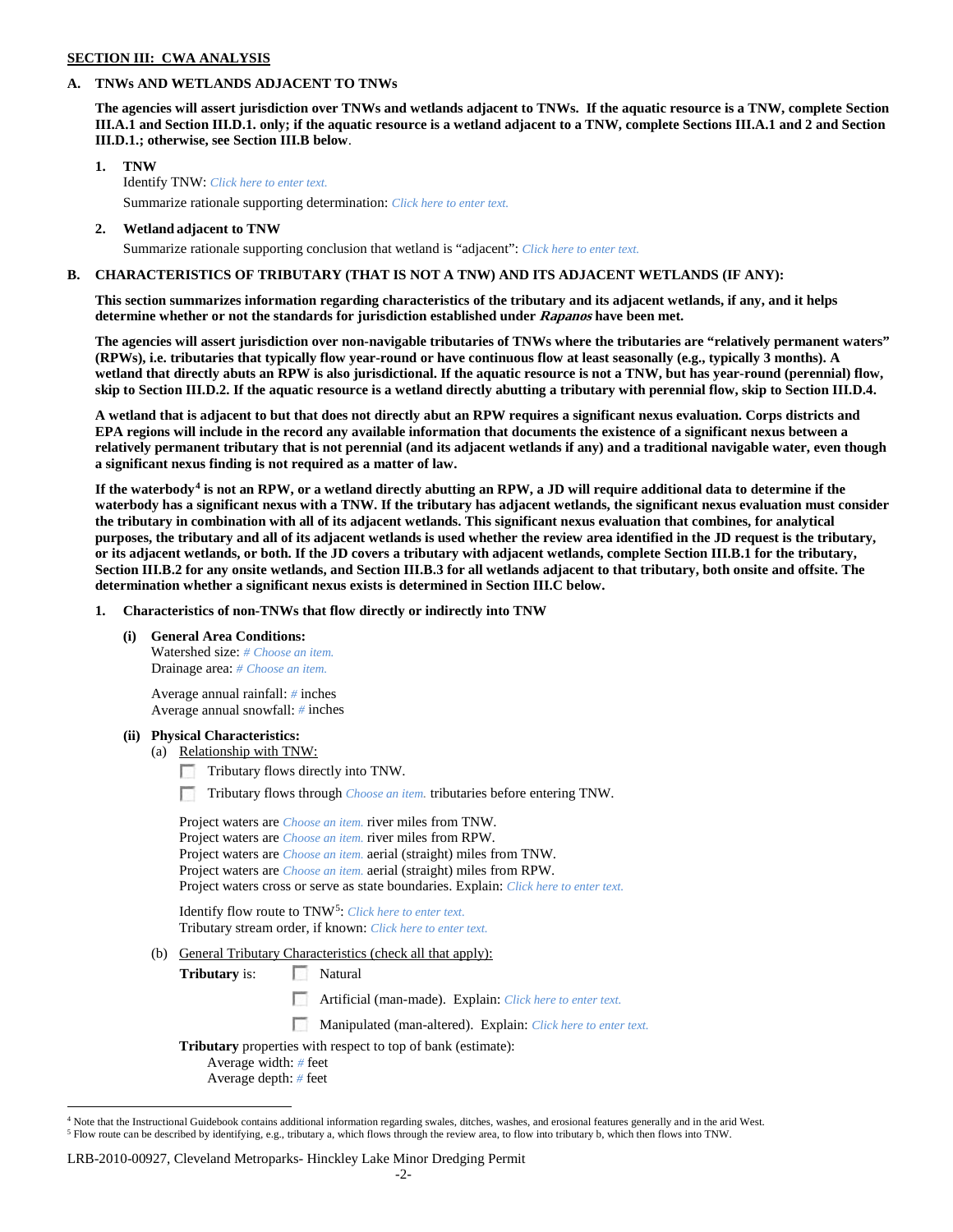|     |                                                                                                                                                                                                                                                                                     |                      | Average side slopes: Choose an item.                                                       |                                                                                                                                                                  |        |                            |  |                                                                                                                                                        |
|-----|-------------------------------------------------------------------------------------------------------------------------------------------------------------------------------------------------------------------------------------------------------------------------------------|----------------------|--------------------------------------------------------------------------------------------|------------------------------------------------------------------------------------------------------------------------------------------------------------------|--------|----------------------------|--|--------------------------------------------------------------------------------------------------------------------------------------------------------|
|     |                                                                                                                                                                                                                                                                                     |                      |                                                                                            | Primary tributary substrate composition (check all that apply):                                                                                                  |        |                            |  |                                                                                                                                                        |
|     | L.                                                                                                                                                                                                                                                                                  | Silts                |                                                                                            | Sands                                                                                                                                                            |        |                            |  | Concrete                                                                                                                                               |
|     |                                                                                                                                                                                                                                                                                     | Cobbles              |                                                                                            | Gravel                                                                                                                                                           |        |                            |  | Muck                                                                                                                                                   |
|     |                                                                                                                                                                                                                                                                                     | Bedrock              |                                                                                            | Vegetation. Type/% cover: Click here to enter text.                                                                                                              |        |                            |  |                                                                                                                                                        |
|     |                                                                                                                                                                                                                                                                                     |                      | Other. Explain: Click here to enter text.                                                  |                                                                                                                                                                  |        |                            |  |                                                                                                                                                        |
|     | Tributary condition/stability [e.g., highly eroding, sloughing banks]. Explain: Click here to enter text.<br>Presence of run/riffle/pool complexes. Explain: Click here to enter text.<br>Tributary geometry: Choose an item.<br>Tributary gradient (approximate average slope): #% |                      |                                                                                            |                                                                                                                                                                  |        |                            |  |                                                                                                                                                        |
| (c) | Flow:                                                                                                                                                                                                                                                                               |                      | Tributary provides for: Choose an item.<br>Describe flow regime: Click here to enter text. | Estimate average number of flow events in review area/year: Choose an item.<br>Other information on duration and volume: Click here to enter text.               |        |                            |  |                                                                                                                                                        |
|     |                                                                                                                                                                                                                                                                                     |                      |                                                                                            | <b>Surface flow is:</b> <i>Choose an item.</i> <b>Characteristics:</b> <i>Click here to enter text.</i>                                                          |        |                            |  |                                                                                                                                                        |
|     | Subsurface flow: Choose an item. Explain findings: Click here to enter text.<br>Dye (or other) test performed: Click here to enter text.                                                                                                                                            |                      |                                                                                            |                                                                                                                                                                  |        |                            |  |                                                                                                                                                        |
|     |                                                                                                                                                                                                                                                                                     | $\Box$ Bed and banks | Tributary has (check all that apply):                                                      | $\Box$ OHWM <sup>6</sup> (check all indicators that apply):<br>$\Box$ clear, natural line impressed on the bank $\Box$                                           |        |                            |  | the presence of litter and debris                                                                                                                      |
|     |                                                                                                                                                                                                                                                                                     |                      | changes in the character of soil                                                           |                                                                                                                                                                  |        |                            |  | destruction of terrestrial vegetation                                                                                                                  |
|     |                                                                                                                                                                                                                                                                                     | $\Box$ shelving      |                                                                                            |                                                                                                                                                                  |        | the presence of wrack line |  |                                                                                                                                                        |
|     |                                                                                                                                                                                                                                                                                     |                      |                                                                                            | vegetation matted down, bent, or absent $\Box$                                                                                                                   |        | sediment sorting           |  |                                                                                                                                                        |
|     |                                                                                                                                                                                                                                                                                     |                      | leaf litter disturbed or washed away                                                       |                                                                                                                                                                  |        | scour                      |  |                                                                                                                                                        |
|     |                                                                                                                                                                                                                                                                                     |                      | $\Box$ sediment deposition                                                                 |                                                                                                                                                                  |        |                            |  | multiple observed or predicted flow events                                                                                                             |
|     |                                                                                                                                                                                                                                                                                     |                      | water staining                                                                             |                                                                                                                                                                  |        |                            |  | abrupt change in plant community Click here to enter text.                                                                                             |
|     |                                                                                                                                                                                                                                                                                     |                      | other (list): Click here to enter text.                                                    |                                                                                                                                                                  |        |                            |  |                                                                                                                                                        |
|     |                                                                                                                                                                                                                                                                                     |                      |                                                                                            | Discontinuous OHWM. <sup>7</sup> Explain: Click here to enter text.                                                                                              |        |                            |  |                                                                                                                                                        |
|     |                                                                                                                                                                                                                                                                                     |                      | $\Box$ High Tide Line indicated by:                                                        |                                                                                                                                                                  |        |                            |  | If factors other than the OHWM were used to determine lateral extent of CWA jurisdiction (check all that apply):<br>Mean High Water Mark indicated by: |
|     |                                                                                                                                                                                                                                                                                     |                      |                                                                                            | oil or scum line along shore objects                                                                                                                             |        |                            |  | survey to available datum;                                                                                                                             |
|     |                                                                                                                                                                                                                                                                                     |                      |                                                                                            | fine shell or debris deposits (foreshore)                                                                                                                        | $\sim$ | physical markings;         |  |                                                                                                                                                        |
|     |                                                                                                                                                                                                                                                                                     |                      | physical markings/characteristics                                                          |                                                                                                                                                                  | $\sim$ |                            |  | vegetation lines/changes in vegetation types.                                                                                                          |
|     |                                                                                                                                                                                                                                                                                     | L.                   | tidal gauges<br>other (list): Click here to enter text.                                    |                                                                                                                                                                  |        |                            |  |                                                                                                                                                        |
|     | (iii) Chemical Characteristics:                                                                                                                                                                                                                                                     |                      | Explain: Click here to enter text.                                                         |                                                                                                                                                                  |        |                            |  | Characterize tributary (e.g., water color is clear, discolored, oily film; water quality; general watershed characteristics, etc.).                    |
|     |                                                                                                                                                                                                                                                                                     |                      |                                                                                            | Identify specific pollutants, if known: Click here to enter text.                                                                                                |        |                            |  |                                                                                                                                                        |
|     |                                                                                                                                                                                                                                                                                     |                      |                                                                                            | (iv) Biological Characteristics. Channel supports (check all that apply):<br>Riparian corridor. Characteristics (type, average width): Click here to enter text. |        |                            |  |                                                                                                                                                        |

- Wetland fringe. Characteristics: *Click here to enter text.*
- **Habitat for:** 
	- Federally Listed species. Explain findings: *Click here to enter text.*

<span id="page-2-1"></span><span id="page-2-0"></span> <sup>6</sup> <sup>6</sup>A natural or man-made discontinuity in the OHWM does not necessarily sever jurisdiction (e.g., where the stream temporarily flows underground, or where the OHWM has been removed by development or agricultural practices). Where there is a break in the OHWM that is unrelated to the waterbody's flow regime (e.g., flow over a rock outcrop or through a culvert), the agencies will look for indicators of flow above and below the break. 7 Ibid.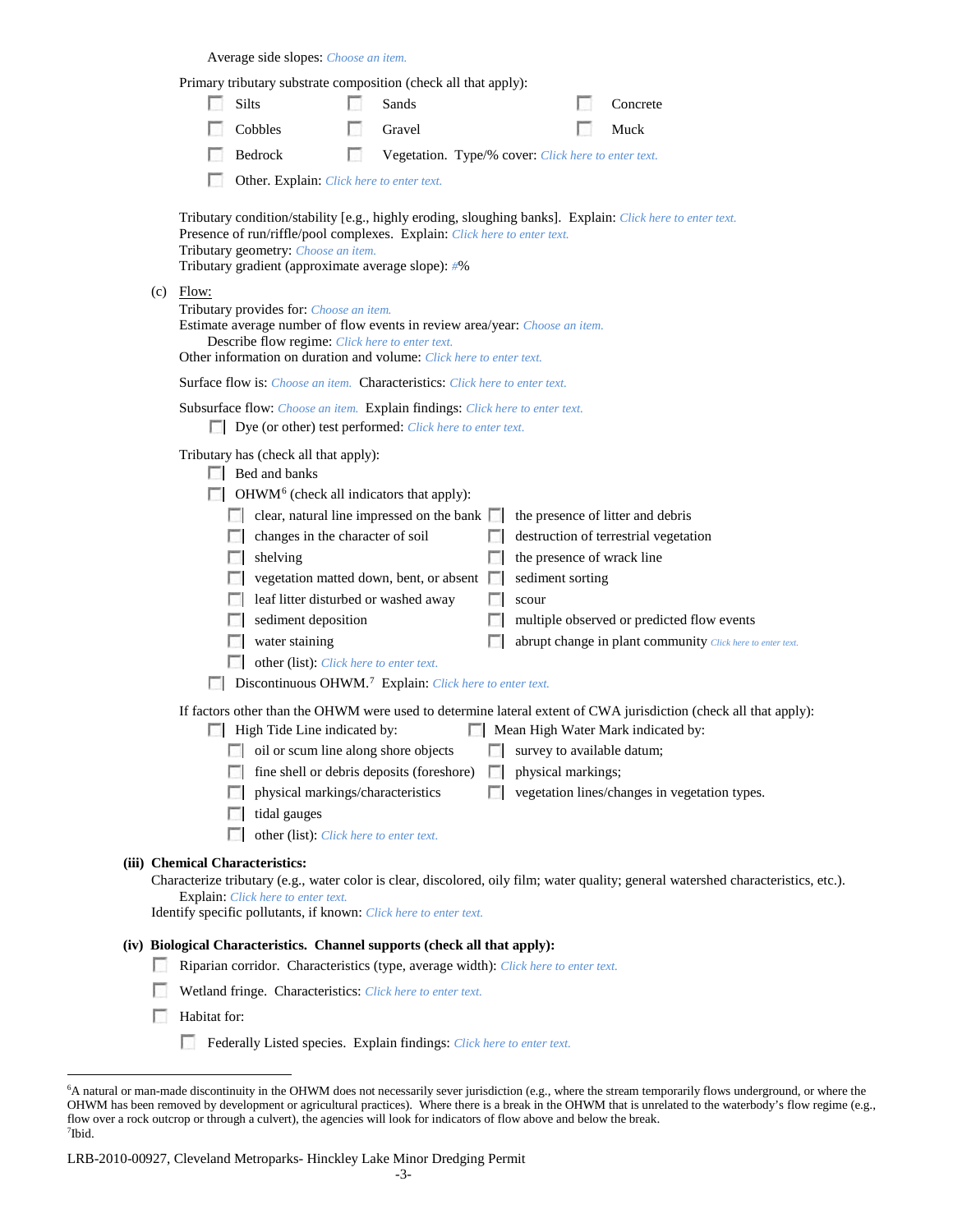Fish/spawn areas. Explain findings: *Click here to enter text.*

Other environmentally-sensitive species. Explain findings: *Click here to enter text.* **1999** 

Aquatic/wildlife diversity. Explain findings: *Click here to enter text.*

### **2. Characteristics of wetlands adjacent to non-TNW that flow directly or indirectly into TNW**

### **(i) Physical Characteristics:**

(a) General Wetland Characteristics:

Properties:

Wetland size: *#* acres Wetland type. Explain: *Click here to enter text.* Wetland quality. Explain: *Click here to enter text.* Project wetlands cross or serve as state boundaries. Explain: *Click here to enter text.*

### (b) General Flow Relationship with Non-TNW:

Flow is: *Choose an item.* Explain: *Click here to enter text.*

Surface flow is: *Choose an item.* Characteristics: *Click here to enter text.*

Subsurface flow: *Choose an item.* Explain findings: *Click here to enter text.* Dye (or other) test performed: *Click here to enter text.*

- (c) Wetland Adjacency Determination with Non-TNW:
	- $\Box$  Directly abutting
	- Not directly abutting
		- Discrete wetland hydrologic connection. Explain: *Click here to enter text.*
		- $\mathcal{L}$ Ecological connection. Explain: *Click here to enter text.*
		- Separated by berm/barrier. Explain: *Click here to enter text.*

#### (d) Proximity (Relationship) to TNW

Project wetlands are *Choose an item.* river miles from TNW. Project waters are *Choose an item.* aerial (straight) miles from TNW. Flow is from: *Choose an item.* Estimate approximate location of wetland as within the *Choose an item.* floodplain.

#### **(ii) Chemical Characteristics:**

Characterize wetland system (e.g., water color is clear, brown, oil film on surface; water quality; general watershed characteristics; etc.). Explain: *Click here to enter text.*

Identify specific pollutants, if known: *Click here to enter text.*

#### **(iii) Biological Characteristics. Wetland supports (check all that apply):**

- Riparian buffer. Characteristics (type, average width): *Click here to enter text.*
- Vegetation type/percent cover. Explain: *Click here to enter text.*
- **Habitat for:** 
	- Federally Listed species. Explain findings: *Click here to enter text*.
	- Fish/spawn areas. Explain findings: *Click here to enter text.*
	- Other environmentally-sensitive species. Explain findings: *Click here to enter text.*
	- Aquatic/wildlife diversity. Explain findings: *Click here to enter text.*

## **3. Characteristics of all wetlands adjacent to the tributary (if any)**

All wetland(s) being considered in the cumulative analysis: *Choose an item.* Approximately (*#*) acres in total are being considered in the cumulative analysis. For each wetland, specify the following:

| Directly abuts? $(Y/N)$ | Size (in acres) | Directly abuts? $(Y/N)$ | Size (in acres) |
|-------------------------|-----------------|-------------------------|-----------------|
|                         |                 |                         |                 |
| Y/N                     |                 | Y/N                     |                 |
|                         |                 | 77N                     |                 |
|                         |                 |                         |                 |

Summarize overall biological, chemical and physical functions being performed: *Click here to enter text.*

### **C. SIGNIFICANT NEXUS DETERMINATION**

**A significant nexus analysis will assess the flow characteristics and functions of the tributary itself and the functions performed by any wetlands adjacent to the tributary to determine if they significantly affect the chemical, physical, and biological integrity of a** 

LRB-2010-00927, Cleveland Metroparks- Hinckley Lake Minor Dredging Permit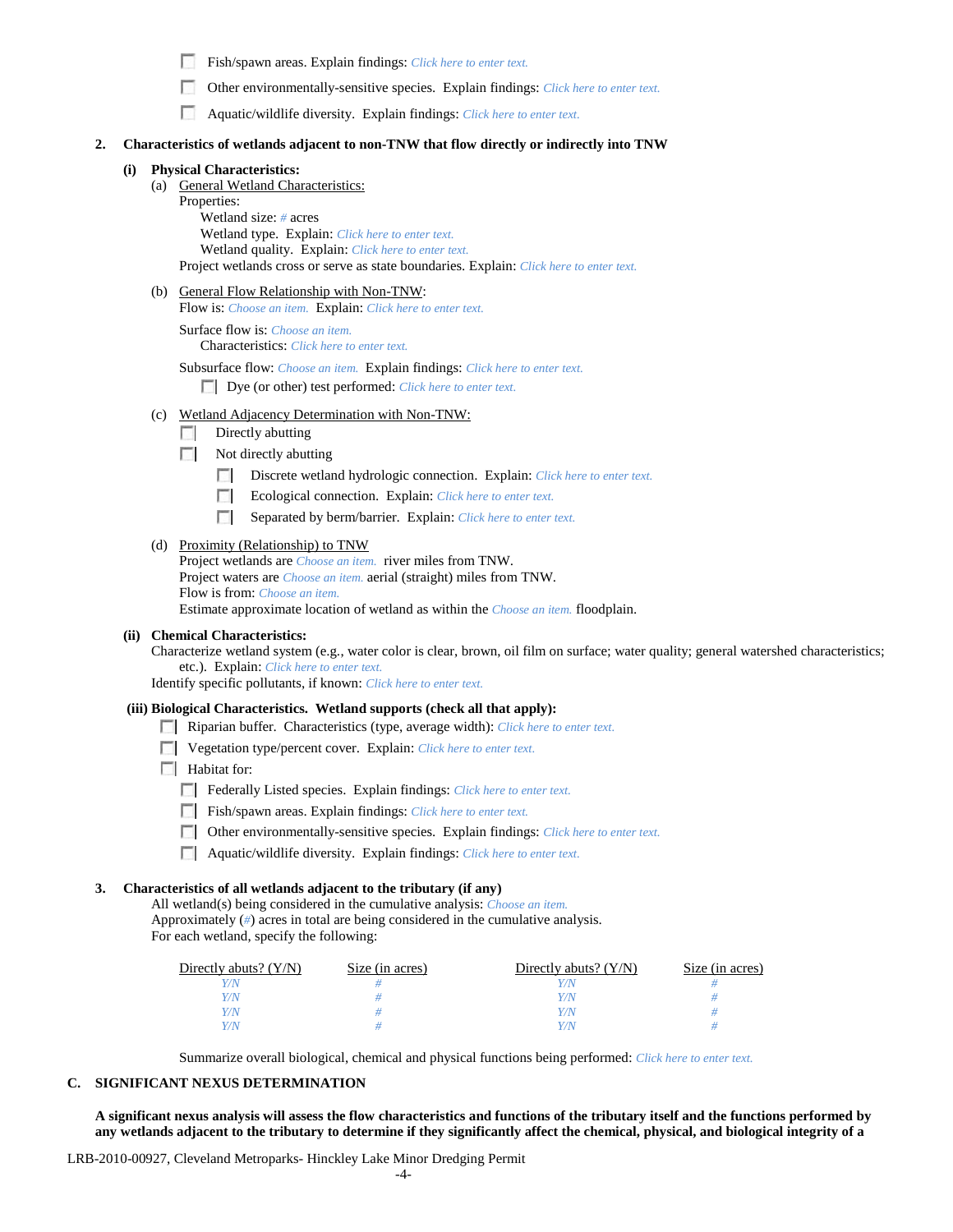**TNW. For each of the following situations, a significant nexus exists if the tributary, in combination with all of its adjacent wetlands, has more than a speculative or insubstantial effect on the chemical, physical and/or biological integrity of a TNW. Considerations when evaluating significant nexus include, but are not limited to the volume, duration, and frequency of the flow of water in the tributary and its proximity to a TNW, and the functions performed by the tributary and all its adjacent wetlands. It is not appropriate to determine significant nexus based solely on any specific threshold of distance (e.g. between a tributary and its adjacent wetland or between a tributary and the TNW). Similarly, the fact an adjacent wetland lies within or outside of a floodplain is not solely determinative of significant nexus.** 

### **Draw connections between the features documented and the effects on the TNW, as identified in the** *Rapanos* **Guidance and discussed in the Instructional Guidebook. Factors to consider include, for example:**

- Does the tributary, in combination with its adjacent wetlands (if any), have the capacity to carry pollutants or flood waters to TNWs, or to reduce the amount of pollutants or flood waters reaching a TNW?
- Does the tributary, in combination with its adjacent wetlands (if any), provide habitat and lifecycle support functions for fish and other species, such as feeding, nesting, spawning, or rearing young for species that are present in the TNW?
- Does the tributary, in combination with its adjacent wetlands (if any), have the capacity to transfer nutrients and organic carbon that support downstream foodwebs?
- Does the tributary, in combination with its adjacent wetlands (if any), have other relationships to the physical, chemical, or biological integrity of the TNW?

### *Note: the above list of considerations is not inclusive and other functions observed or known to occur should be documented below:*

- **1. Significant nexus findings for non-RPW that has no adjacent wetlands and flows directly or indirectly into TNWs.** Explain findings of presence or absence of significant nexus below, based on the tributary itself, then go to Section III.D: *Click here to enter text.*
- **2. Significant nexus findings for non-RPW and its adjacent wetlands, where the non-RPW flows directly or indirectly into TNWs.**  Explain findings of presence or absence of significant nexus below, based on the tributary in combination with all of its adjacent wetlands, then go to Section III.D: *Click here to enter text.*
- **3. Significant nexus findings for wetlands adjacent to an RPW but that do not directly abut the RPW.** Explain findings of presence or absence of significant nexus below, based on the tributary in combination with all of its adjacent wetlands, then go to Section III.D: *Click here to enter text.*

# **D. DETERMINATIONS OF JURISDICTIONAL FINDINGS. THE SUBJECT WATERS/WETLANDS ARE (CHECK ALL THAT APPLY):**

- **1. TNWs and Adjacent Wetlands.** Check all that apply and provide size estimates in review area:
	- TNWs: *#* linear feet *#* width (ft), Or, *#* acres.
	- Wetlands adjacent to TNWs: *#* acres.

# **2. RPWs that flow directly or indirectly into TNWs.**

- Tributaries of TNWs where tributaries typically flow year-round are jurisdictional. Provide data and rationale indicating that tributary is perennial: *Click here to enter text.*.
- Tributaries of TNW where tributaries have continuous flow "seasonally" (e.g., typically three months each year) are jurisdictional. Data supporting this conclusion is provided at Section III.B. Provide rationale indicating that tributary flows seasonally: *Click here to enter text.*.

Provide estimates for jurisdictional waters in the review area (check all that apply):

- **Tributary waters:** # linear feet # width (ft).
- Other non-wetland waters: *#* acres.
	- Identify type(s) of waters: *Click here to enter text.*
- **3. Non-RPWs[8](#page-4-0) that flow directly or indirectly into TNWs.**
	- $\Box$  Waterbody that is not a TNW or an RPW, but flows directly or indirectly into a TNW, and it has a significant nexus with a TNW is jurisdictional. Data supporting this conclusion is provided at Section III.C.

Provide estimates for jurisdictional waters within the review area (check all that apply):

- Tributary waters: # linear feet # width (ft).
- Other non-wetland waters: # acres.

Identify type(s) of waters: *Click here to enter text.*

# **4. Wetlands directly abutting an RPW that flow directly or indirectly into TNWs.**

Wetlands directly abut RPW and thus are jurisdictional as adjacent wetlands.

- Wetlands directly abutting an RPW where tributaries typically flow year-round. Provide data and rationale indicating that tributary is perennial in Section III.D.2, above. Provide rationale indicating that wetland is directly abutting an RPW: *Click here to enter text.*
- Wetlands directly abutting an RPW where tributaries typically flow "seasonally." Provide data indicating that tributary is seasonal in Section III.B and rationale in Section III.D.2, above. Provide rationale indicating that

<span id="page-4-0"></span> $\frac{1}{8}$ See Footnote # 3.

LRB-2010-00927, Cleveland Metroparks- Hinckley Lake Minor Dredging Permit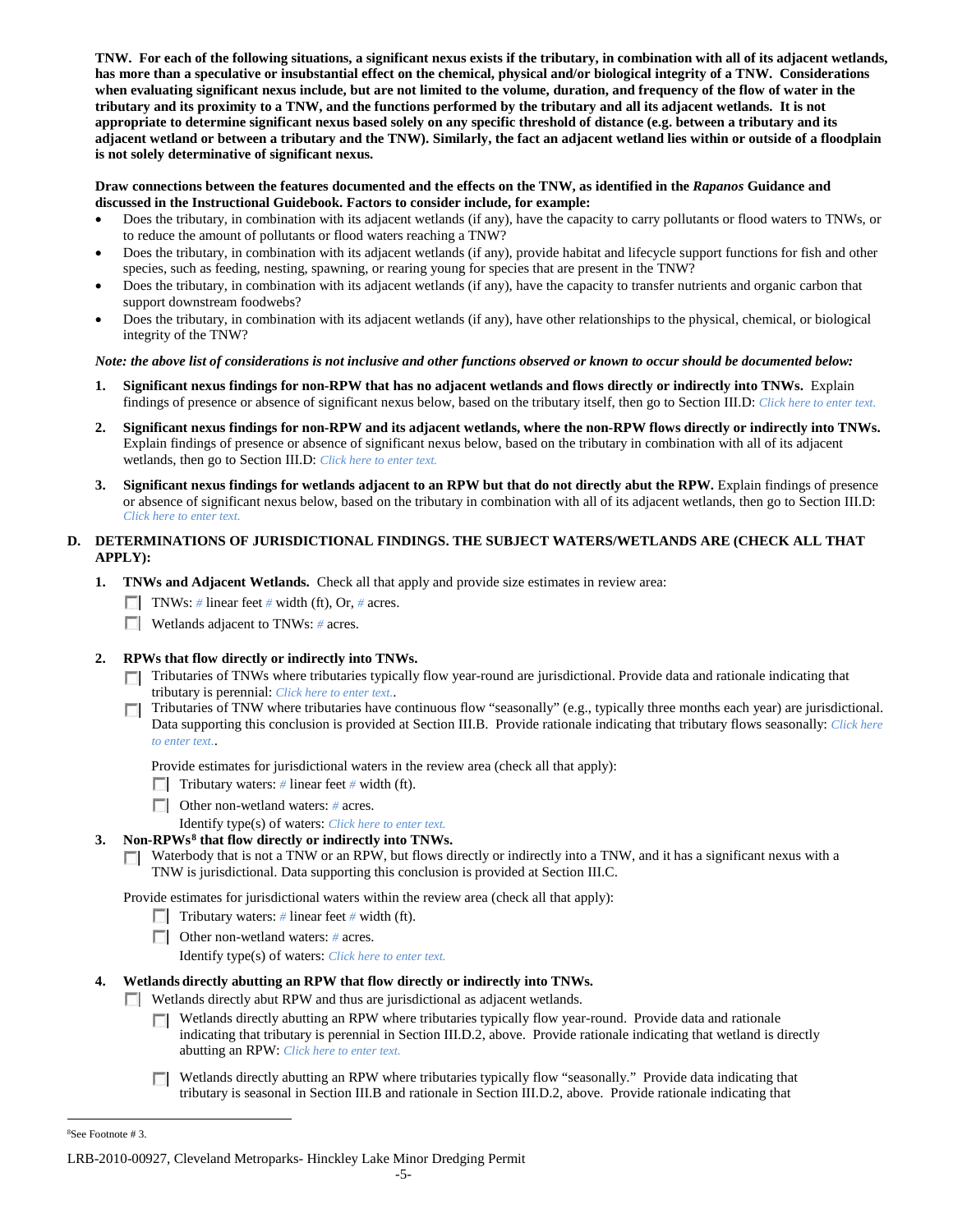wetland is directly abutting an RPW: *Click here to enter text.*

Provide acreage estimates for jurisdictional wetlands in the review area: *#* acres.

- **5. Wetlands adjacent to but not directly abutting an RPW that flow directly or indirectly into TNWs.**
	- $\Box$  Wetlands that do not directly abut an RPW, but when considered in combination with the tributary to which they are adjacent and with similarly situated adjacent wetlands, have a significant nexus with a TNW are jurisidictional. Data supporting this conclusion is provided at Section III.C.

Provide acreage estimates for jurisdictional wetlands in the review area: *#* acres.

- **6. Wetlands adjacent to non-RPWs that flow directly or indirectly into TNWs.** 
	- $\Box$  Wetlands adjacent to such waters, and have when considered in combination with the tributary to which they are adjacent and with similarly situated adjacent wetlands, have a significant nexus with a TNW are jurisdictional. Data supporting this conclusion is provided at Section III.C.

Provide estimates for jurisdictional wetlands in the review area: *#* acres.

### **7. Impoundments of jurisdictional waters. [9](#page-5-0)**

- As a general rule, the impoundment of a jurisdictional tributary remains jurisdictional.
- Demonstrate that impoundment was created from "waters of the U.S.," or
- n. Demonstrate that water meets the criteria for one of the categories presented above (1-6), or
- **Demonstrate that water is isolated with a nexus to commerce (see E below).**

### **E. ISOLATED [INTERSTATE OR INTRA-STATE] WATERS, INCLUDING ISOLATED WETLANDS, THE USE, DEGRADATION OR DESTRUCTION OF WHICH COULD AFFECT INTERSTATE COMMERCE, INCLUDING ANY SUCH WATERS (CHECK ALL THAT APPLY):[10](#page-5-1)**

which are or could be used by interstate or foreign travelers for recreational or other purposes.

- **F** from which fish or shellfish are or could be taken and sold in interstate or foreign commerce.
- which are or could be used for industrial purposes by industries in interstate commerce.

Interstate isolated waters.Explain: *Click here to enter text.*

Other factors.Explain: *Click here to enter text.*

#### **Identify water body and summarize rationale supporting determination:** *Click here to enter text.*

Provide estimates for jurisdictional waters in the review area (check all that apply):

- Tributary waters: # linear feet # width (ft).
- **Other non-wetland waters: # acres.** 
	- Identify type(s) of waters: *Click here to enter text.*
- Wetlands: # acres.

### **F. NON-JURISDICTIONAL WATERS, INCLUDING WETLANDS (CHECK ALL THAT APPLY):**

- If potential wetlands were assessed within the review area, these areas did not meet the criteria in the 1987 Corps of Engineers Wetland Delineation Manual and/or appropriate Regional Supplements.
- П Review area included isolated waters with no substantial nexus to interstate (or foreign) commerce.
	- Prior to the Jan 2001 Supreme Court decision in "*SWANCC*," the review area would have been regulated based solely on the п "Migratory Bird Rule" (MBR).

n Waters do not meet the "Significant Nexus" standard, where such a finding is required for jurisdiction. Explain: Click here to enter text.

 $\sim$ Other: (explain, if not covered above): *Click here to enter text.*

Provide acreage estimates for non-jurisdictional waters in the review area, where the sole potential basis of jurisdiction is the MBR factors (i.e., presence of migratory birds, presence of endangered species, use of water for irrigated agriculture), using best professional judgment (check all that apply):

Non-wetland waters (i.e., rivers, streams): *#* linear feet *#* width (ft).

Lakes/ponds: *#* acres.

Other non-wetland waters: *#* acres. List type of aquatic resource: *Click here to enter text.*.

Wetlands: *#* acres.

Provide acreage estimates for non-jurisdictional waters in the review area that do not meet the "Significant Nexus" standard, where such a finding is required for jurisdiction (check all that apply):

<span id="page-5-0"></span><sup>&</sup>lt;sup>9</sup> To complete the analysis refer to the key in Section III.D.6 of the Instructional Guidebook.

<span id="page-5-1"></span><sup>&</sup>lt;sup>10</sup> Prior to asserting or declining CWA jurisdiction based solely on this category, Corps Districts will elevate the action to Corps and EPA HQ for review consistent with the process described in the Corps/EPA *Memorandum Regarding CWA Act Jurisdiction Following Rapanos.*